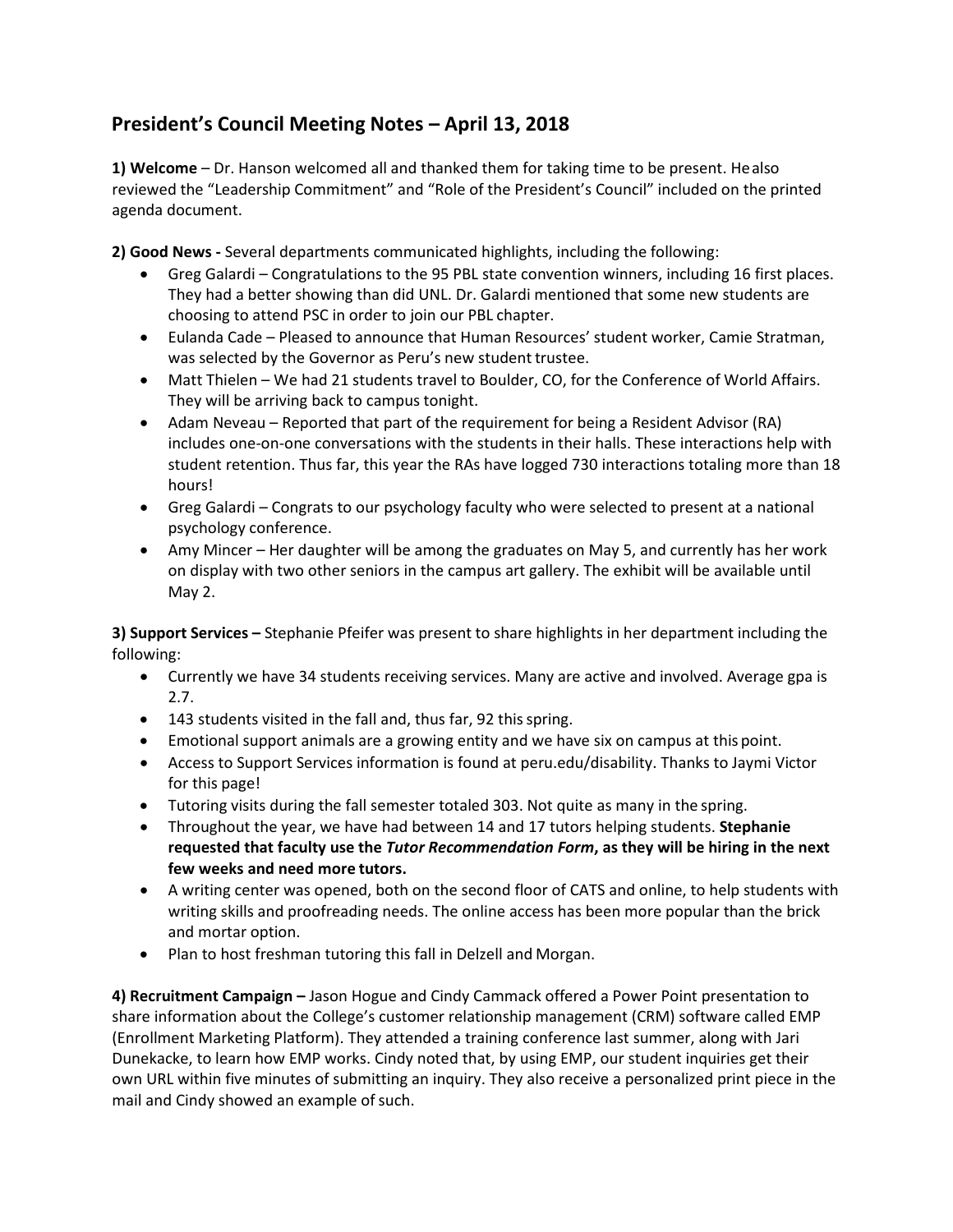In addition, Admissions and Marketing work collaboratively on email campaigns. They noted that currently the College has 42 active email campaigns that help keep us connected to prospective students. One example is the "Yes, No, Maybe" campaign, in which inquiries receive messages up to ten times until they take action. To date, 2,890 inquiries have received this message throughout the academic year. Of those, 196 have responded YES, 170 have responded NO, and 47 selected MAYBE. Admissions staff prioritizes their ongoing correspondence with these inquiries based on this information. Jason added that the follow-up messages are personalized and relevant.

Admissions is pleased to report that, to date, there are 152 students registered to attend orientation for the fall semester.

**5) SEM Data Report –** Dr. Hanson thanked those present who are serving on the SEM committee. Dr. Dorman offered a brief review of the SEM data results, sharing that the goal is to achieve a 2-5% growth path. The question now is, "What strategic initiatives would achieve the "hurdle rate" to get the College on the 2-5% growth path?"

Jesse distributed a handout listing potential SEM strategies, some of which have already been eliminated. He asked all to discuss, in small groups, these options and be prepared to answer two questions: 1) Which strategies does our campus have the energy for?

2) Which strategies have a strong likelihood of approaching or passing the "hurdle rate"?

Following discussion, Dr. Borchers recorded the responses, which included highlighting:

- o Dance team
- o JV football and baseball
- o Master's degree leading to initial education certification
- o Something with marketing/communication/graphic design combined
- o Freeze tuition for graduate cohorts
- o Hispanic outreach

Additional feedback on this information should be sent to Dr. Borchers and/or Dr. Dorman. The committee will be selecting strategies early in the fall and moving forward.

## **6) Updates**

- **A. Enrollment**  Jesse Dorman reported that the College is currently up 9% in freshman admits for the fall, with 323 having been offered scholarships thus far. Overall, housing is running about the same as the last two years, but housing for juniors and seniors is upsignificantly.
- **B. Budget**  Tammie Hart reviewed a handout showing total revenue is near \$780,000 and budget shortfall is just under \$744,000. We are handling this shortfall through many areas and will indeed have a balanced budget at year-end. Next year's budget will be affected by a 1% appropriations reduction (much less than expected!). Even with this decrease and our drop in enrollment, Tammie is confident the College is in good shape for next year. Dr. Hanson added that he does not anticipate a large tuition increase.
- **C. Facilities**  Jill McCormick provided updates on projects across campus asfollows:
	- 1. Field House Waiting for Board approval to proceed with exterior sprucing up. Signage will also be installed.